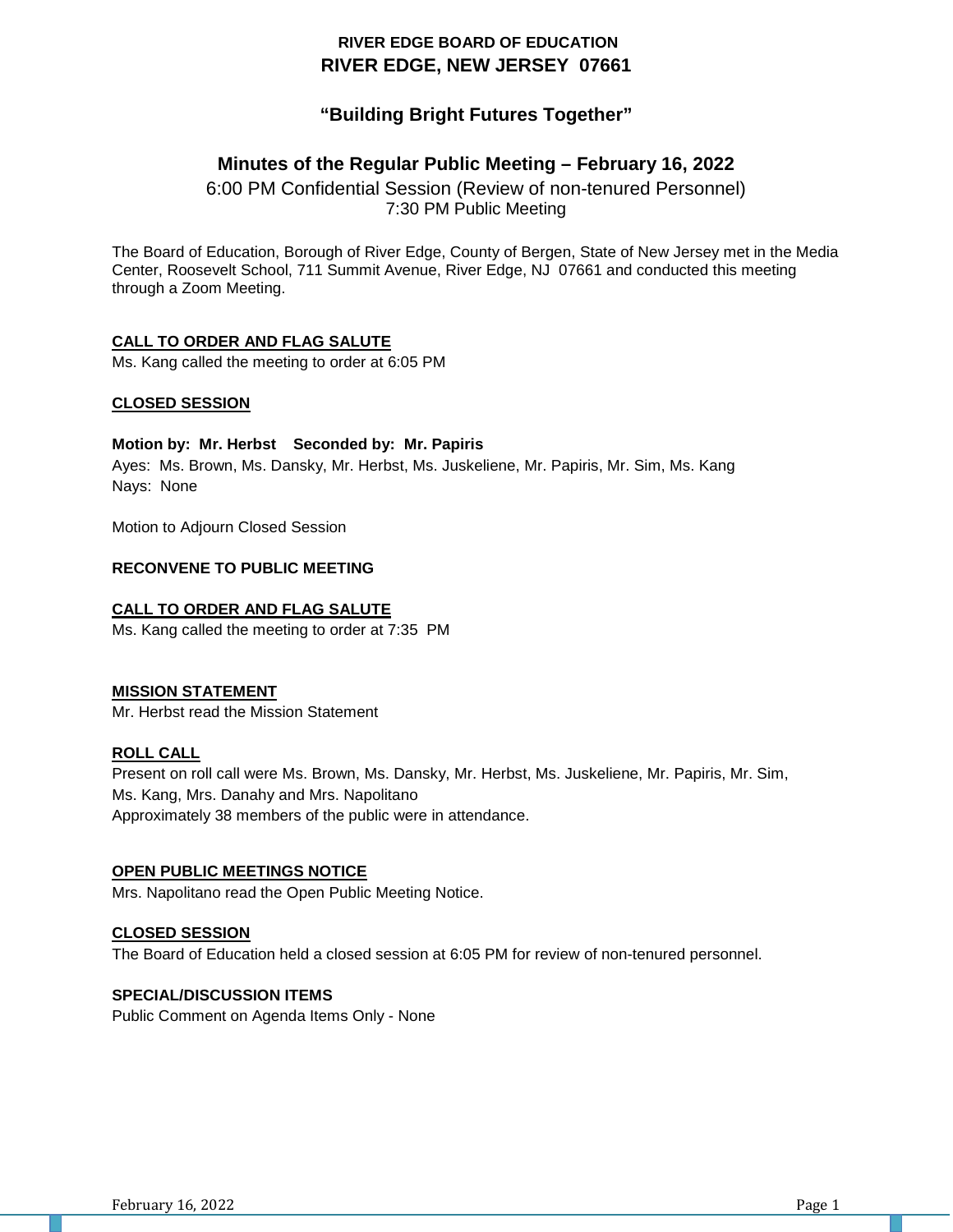### **REPORTS**

# **SUPERINTENDENT**

Mrs. Danahy reported that the Board of Education will be presenting a Student Run Board of Education meeting. Mr. Herbst and Ms. Dansky did a student run Board of Education meeting at a New Jersey School Boards meeting and they will be doing a repeat performance of this meeting on Civics and New Civics Standards. Mrs. Danahy also reported that we are looking into dates for the Student Board Meeting.

Mrs. Danahy reported that the River Edge School District is looking for a bus driver and if anyone is interested to please contact our office. Region V will be offering bus driver training for those who are interested.

Mrs. Danahy reported that our QSAC review went very well and this was a testament to our amazing Board of Education staff, amazing teaching staff and supervisors. Mrs. Danahy also reported that our Buildings and Grounds Team was excellent and the QSAC team was very impressed; QSAC team also reported that our Instruction and Program growth data is one of the highest in the county and that our ELA scores were the highest QSAC has seen. Christine Moran, Nevin Werner and Eric James were a large part of this and it was recommended that they present some of our WIN program and Data Analysis at County Forums because it was the best practice. The QSAC review also reported that our Equity, Diversity and Inclusion ("EDI") integration is excellent and our EDI page on our website is fantastic. Mrs. Danahy said that we did lose five points for Governance due to an ethics violation which we did expect and she wanted to make a note of this.

Mrs. Danahy shared a presentation on how the decisions regarding lifting of the mask mandate are made; the role of the District, Pandemic Response Team and the role of the Board of Education. Mrs. Danahy did say that there is a decrease in positive COVID rates in our community; local numbers are the primary matrix that will always be used; and, there will be no homeschooling or option for ZOOM or access to curriculum or materials. Mr. Herbst and Ms. Kang thanked Mrs. Danahy for this very informative presentation.

# **PRINCIPAL**

Mrs. Heitman reported that she and Mr. James visited a Boy Scout Troop Moving Up to Arrow Scout Ceremony on February  $12<sup>th</sup>$ . The Moving Up Ceremony was a very proud and wonderful moment for all students and parents. Mrs. Heitman reported that the PTO had a Valentine's Day fundraiser which resulted in the sale of 1700 Valentine grams. Mrs. Heitman also reported on the wonderful and fun celebrations that took place for half way day which was followed by 100 day. The PDIA Cycle II for SEL ends tomorrow and PDIA Cycle III will begin after break. Mrs. Heitman reported that PDIA Cycle II was very successful. Mrs. Heitman also said that Cherry Hill School is welcoming parents on February 17<sup>th</sup>, for their  $4<sup>th</sup>$  grade theater performance. Mrs. Heitman thanked the custodians and teachers for doing a great job during our QSAC visit this month.

#### **BOARD SECRETARY**

Mrs. Napolitano spoke about the two River Edge Shared Service Agreements with the Borough of River Edge up for approval: Clearing Snow and Controlling Ice and Gymnasium Use which we are happy to have on our agenda this year.

Mrs. Napolitano reported that it is important to mention that the Governor's address has been postponed by two weeks which doesn't normally happen with a new election. Historically, two days after the Governor's address is when our state aid numbers are released but now due to this delay our budget numbers have also been delayed. Mrs. Napolitano reported there is no clarification as to when the numbers will be released but once they are, she and Mrs. Danahy will present the tentative budget to the Board of Education.

#### **PRESIDENT**

Ms. Kang did not report at this meeting.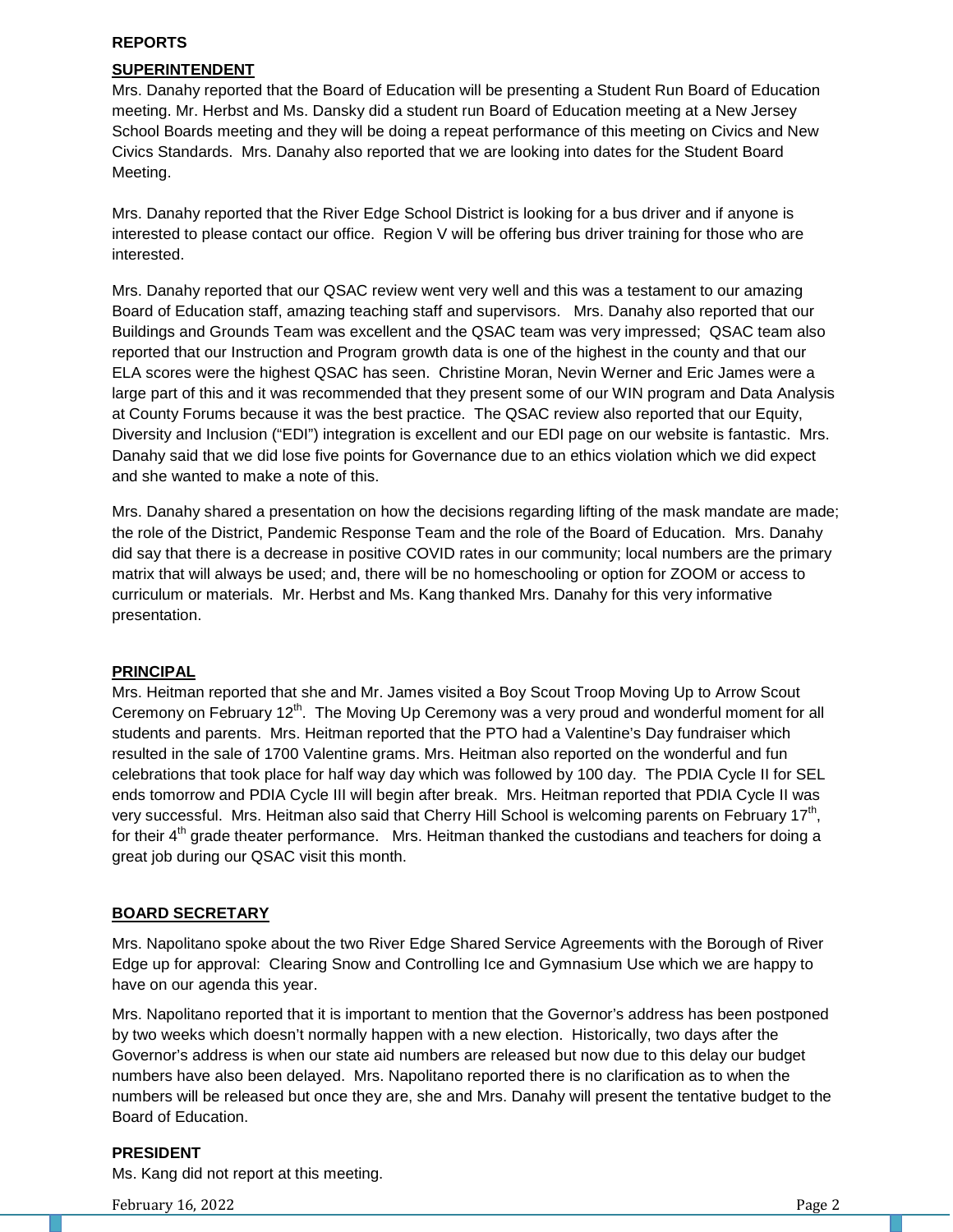### **COMMITTEES**

### **Ad Hoc Policy Committee**

Ms. Kang reported that the Ad Hoc Policy Committee met on February 14, 2022. Ms. Kang reported that as the mandate is being lifted, amendments were made to Policy 5141.10 Face Coverings and Policy 5141.2 Illness. These policies were then sent to our attorney for review. Ms. Kang also reported it was QSAC's recommendation that our policies be reevaluated; Administrators will consult with our attorney and request a quote from another policy provider. Ms. Kang also reported that the Superintendent will explain policy vs. protocol in her report at the March 2, 2022 Board of Education meeting.

### **Curriculum & Instruction Committee**

Ms. Brown reported on the Curriculum Committee meeting which was held on February 10, 2022. The following items were on the agenda: Evaluating Resource Activity and how our District evaluates learning resources. Ms. Brown reported that Administration prepared a presentation on Learning Loss Prevention that they will share at the March 2, 2022 Board of Education meeting. Ms. Brown als0 reported that the 2020 New Jersey Student Learning Standards for Physical Education are reviewed and revised every five years and that Districts are required to implement newly adopted learning standards by September 2022. Ms. Brown said the next Curriculum Meeting will take place on March 21, 2022 at 4:00pm.

### **Facilities and Finance Committee**

Ms. Dansky reported on the meeting which was held on February 8, 2022. Ms. Dansky's report was on the following agenda items: Realignment of Cherry Hill School and Roosevelt School (presented by the principals). The realignment would recapture the STEAM labs in both schools, provide enough classroom space and keep special areas off carts for next year. Ms. Dansky also reported on the Region V Budget and payments due from Member Districts as well as Region V space potential lease renewal; Boilers (which are included in the upcoming budget); Review of the After School Program's existing contract (which has been renewed); and, a Demographic Study which was previously approved. Ms. Dansky reported that no date has been set for the next meeting.

# **MOTIONS TO BE ACTED UPON**

#### **A. ADMINISTRATION/POLICY**

1. That the Board of Education approves the Minutes and Confidential Minutes of February 2, 2022.

#### **Motion by: Mr. Herbst Seconded by: Mr. Papiris**

Ayes: Ms. Brown, Ms. Dansky, Mr. Herbst, Ms. Juskeliene, Mr. Papiris, Mr. Sim, Ms. Kang Nays: None

#### **B. CURRICULUM/EDUCATION** – None

#### **C. BUILDING & GROUNDS**

- 1. That the River Edge Board of Education approve the Shared Services Agreement with the Borough of River Edge for Snow Plowing (Addendum).
- 2. That the River Edge Board of Education approve the Shared Services Agreement with the Borough of River Edge for the Use of Gymnasiums (Addendum).

#### **Motion by: Mr. Papiris Seconded by: Ms. Brown**

Ayes: Ms. Brown, Ms. Dansky, Mr. Herbst, Ms. Juskeliene, Mr. Papiris, Mr. Sim, Ms. Kang Nays: None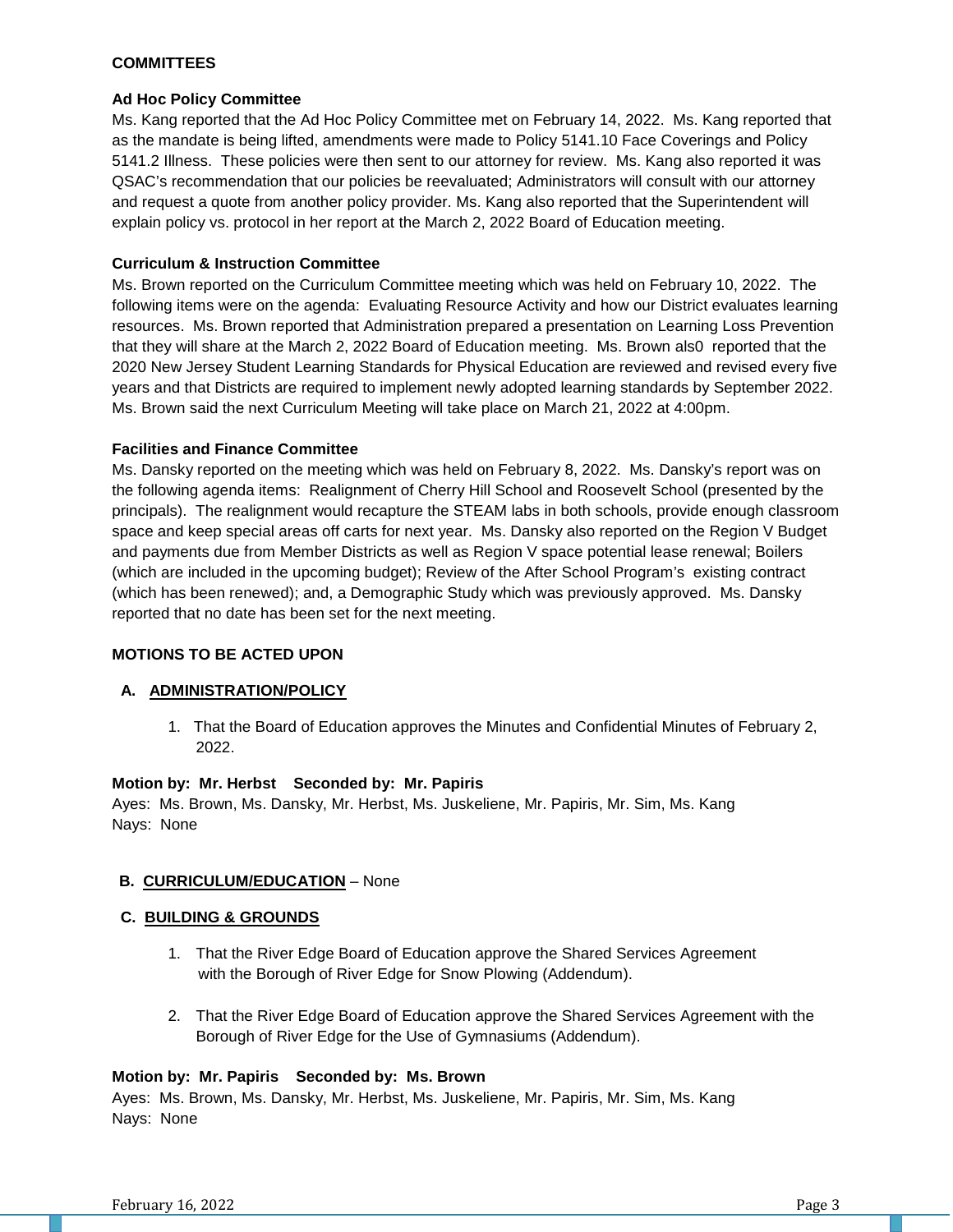# **D. FINANCE/GRANTS/GIFTS**

- 1. That the Board of Education approve the bills & claims dated February 2022 totaling \$1,192,073.62 including checks #10540 through #10617 (Addendum). Payrolls dated January 14, 2022 and January 31, 2022 totaling \$1,314,763.49 issued therefore, a copy of such warrants list be attached as part of these minutes. (Addendum)
- 2. That the Board of Education approve the Budget Transfers for the school year 2021 2022 as of January 31, 2022. (Addendum)
- 3. That the River Edge Board of Education approve the Secretary's and Treasurer's Reports for the period ending January 31, 2022. .

Further, we certify that as of January 31, 2022 after review of the secretary's monthly financial reports (appropriations section) and upon consultation with the appropriate district officials, to the best of our knowledge no major account or fund has been over expended in violation of N.J.A.C. 6A:23-2.11 and that sufficient funds are available to meet the Districts financial obligation for the remainder of the fiscal year. (Addendum)

### **Motion by: Ms. Brown Seconded by: Ms. Juskeliene**

Ayes: Ms. Brown, Ms. Dansky, Mr. Herbst, Ms. Juskeliene, Mr. Papiris, Mr. Sim, Ms. Kang Nays: None

# **E. PERSONNEL**

1. That the Board of Education, with the recommendation of the Superintendent, approve professional day requests for the following staff members to attend workshops/conferences as noted and in accordance with appropriate statute:

| <b>Name/Position</b>              | <b>Workshop/Conference</b>        | Date(s)                          | <b>Cost to District</b><br><b>Excluding Mileage at</b><br><b>State Rate</b> |
|-----------------------------------|-----------------------------------|----------------------------------|-----------------------------------------------------------------------------|
| Catherine Danahy                  | <b>Safety Specialist Training</b> | March 1, 2022                    | \$0                                                                         |
| Superintendent                    |                                   | March 8, 2022                    |                                                                             |
| <b>River Edge School District</b> |                                   | March 15, 2022                   |                                                                             |
|                                   |                                   | March 22, 2022<br>March 29, 2022 |                                                                             |
| Denise Heitman                    | 2022 NJPSA/FEA/NJASCD Conference  |                                  | \$320                                                                       |
|                                   |                                   | March $24 - 25$ , 2022           |                                                                             |
| Principal                         | Atlantic City, NJ                 |                                  |                                                                             |
| Christine Moran                   | 2022 NJPSA/FEA/NJASCD Conference  | March 24 - 25, 2022              | \$320                                                                       |
| Supervisor Curriculum &           | Atlantic City, NJ                 |                                  |                                                                             |
| Instruction                       |                                   |                                  |                                                                             |
| Nevin Werner                      | 2022 NJPSA/FEA/NJASCD Conference  | March 24 - 25, 2022              | \$320                                                                       |
| Supervisor                        | Atlantic City, NJ                 |                                  |                                                                             |
| Science & Math                    |                                   |                                  |                                                                             |
| Catherine Danahy                  | A New Place: Civics 2022          | March 10, 2022                   | \$0                                                                         |
| Superintendent                    |                                   |                                  |                                                                             |
| Christine Moran                   | A New Place: Civics 2022          | March 10, 2022                   | \$0                                                                         |
| Supervisor Curriculum &           |                                   |                                  |                                                                             |
| Instruction                       |                                   |                                  |                                                                             |
| Eric James                        | A New Place: Civics 2022          | March 10, 2022                   | \$0                                                                         |
| <b>Assistant Principal</b>        |                                   |                                  |                                                                             |

# **Motion by: Ms. Juskeliene Seconded by: Ms. Dansky**

Ayes: Ms. Brown, Ms. Dansky, Mr. Herbst, Ms. Juskeliene, Mr. Papiris, Mr. Sim, Ms. Kang Nays: None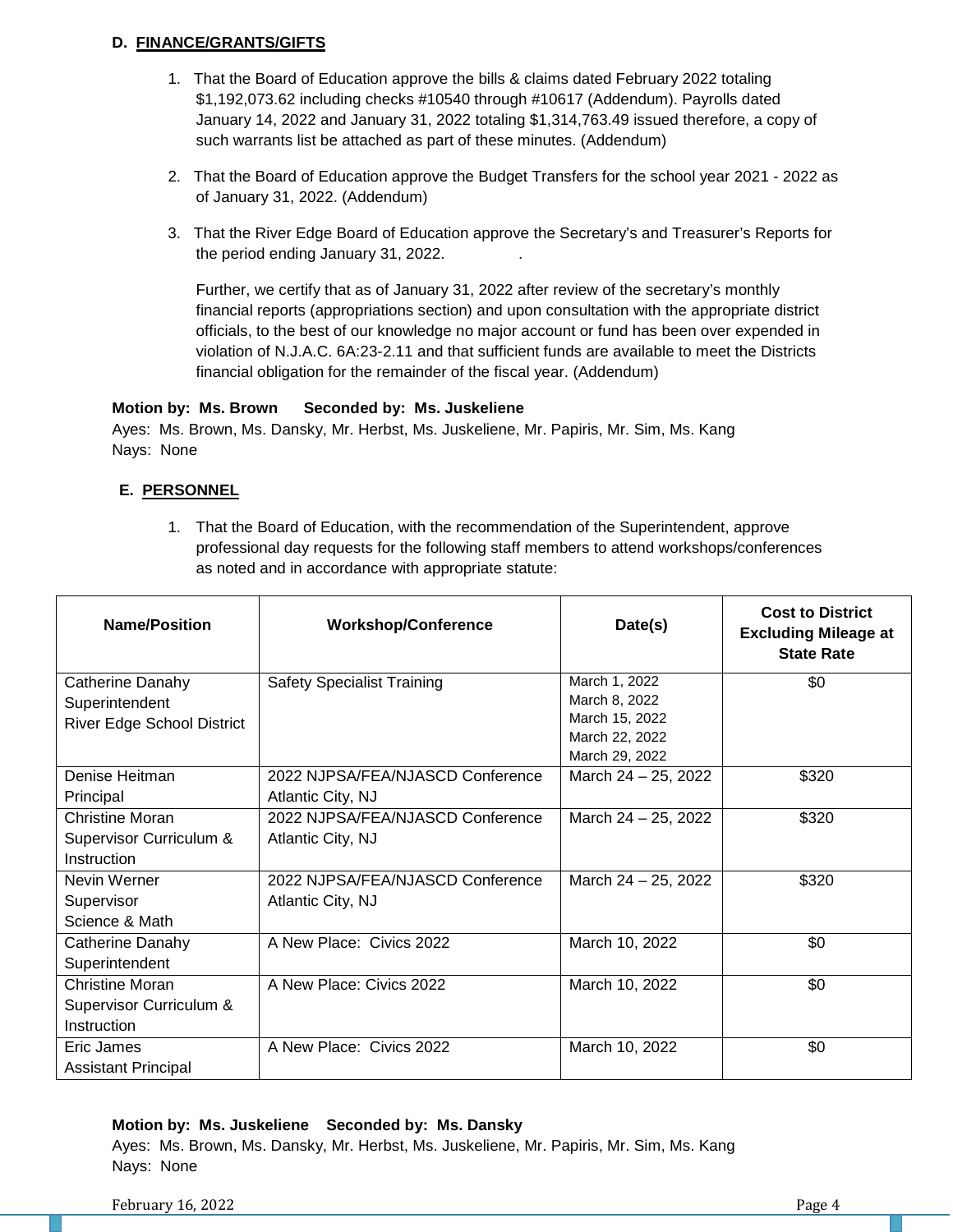- 2. That the Board of Education, with the recommendation of the Superintendent, post-approve Marisa Schussler for Home Instruction, effective February 4, 2022 through February 17, 2022, at an hourly rate of \$50.00 per hour not to exceed 10 hours per week, no less than 3 days per week.
- 3. That the Board of Education, with the recommendation of the Superintendent, approve a State/Federal Family leave of absence for employee #013854, whose name is on file in the Superintendent's Office, to commence on or about September 1, 2022 through November 25, 2022 followed by a child care leave of absence through June 30 2023.
- 4. That the Board of Education with the recommendation of the Superintendent approve Anastasia Bohajian for student Field Experience to consist of 50 hours classroom observation to commence on or about February 17, 2022 through May 13, 2022.
- **5.** That the Board of Education, with the recommendation of the Superintendent approve the following as Substitute Teachers for the 2021-2022 School Year:

Anastasia Bohajian Daniel Nastasi

6. That the Board of Education, with the recommendation of the Superintendent, approve Lara Kane for additional hours to provide classroom coverage from February 28, 2022 to on or about March 25, 2022.

### **Motion by: Ms. Dansky Seconded by: Mr. Sim**

Ayes: Ms. Brown, Ms. Dansky, Mr. Herbst, Ms. Juskeliene, Mr. Papiris, Mr. Sim, Ms. Kang Nays: None

# **F. RIVER EDGE SPECIAL EDUCATION**

1. That the Board of Education, with the recommendation of the Superintendent approve a tuition contract with the Bleshman School (Board of Special Services), starting on or about February 28, 2022 for a student whose name is on file in the Board Office.

> 2021-22 Tuition rate is \$76,860 (\$427 per diem) One to one aide rate is \$49,500 (\$275 per diem)

# **Motion by: Mr. Sim Seconded by: Mr. Herbst**

Ayes: Ms. Brown, Ms. Dansky, Mr. Herbst, Ms. Juskeliene, Mr. Papiris, Mr. Sim, Ms. Kang Nays: None

# **G. REGION V ADMINISTRATION & TRANSPORTATION**

- 1. That the Board of Education approve the bills and claims dated February 2022 totaling \$1,015,339.27 including checks #60468 through #60567.
- 2. That the Board of Education, with the recommendation of the Superintendent, approve Pauline Sheridan, Region V Temporary Clerical Assistant, for additional hours, not to exceed 125 hours, starting on or about March 1, 2022 through June 30, 2022.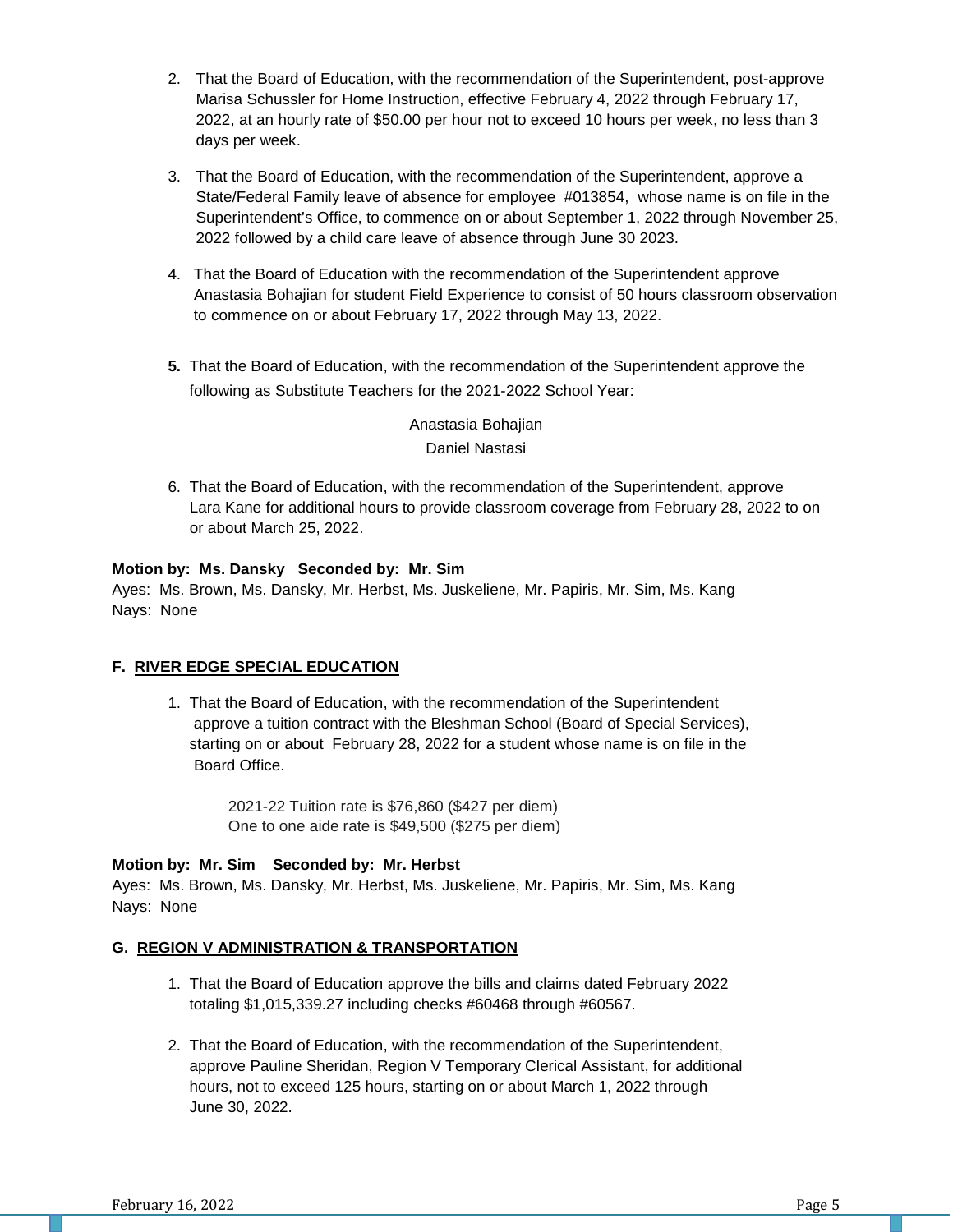3. WHEREAS, the River Edge Board of Education (the "Board") is the lead education agency ("LEA") for the Bergen County Region V Council for Special Education ("Region V"); and

 WHEREAS, Region V provides shared services for its member districts, non-member districts such as evaluations, direct services, and consultation; and services to non public schools as requested by member and non-member districts;

 WHEREAS, as the LEA, the Board must approve the consultant agreements of the providers that Region V utilizes to deliver shared services to its member districts, non-member districts and services to non-public schools as requested by member and non-member districts;

 BE IT RESOLVED, that the Board, upon recommendation of the Superintendent, approves the consultant agreements of the following Region V Shared Services Consultants/Agencies to provide evaluations, direct services, and consultation, to public and non-public schools for member districts and non-member districts upon request for the 2021-2022 school year:

| <b>Consultant</b>  | <b>Discipline</b>                                   | Area of<br><b>Service</b>        | <b>Hourly Rate/Rate Per Evaluation</b>                              |  |
|--------------------|-----------------------------------------------------|----------------------------------|---------------------------------------------------------------------|--|
| Nicolette Ferrigno | <b>ABA Therapist</b>                                | <b>Direct</b><br><b>Services</b> | Home ABA \$75hr<br><b>Parent Training</b><br>\$75/hr                |  |
| Luis Penolillo     | ABA Therapist, Home<br><b>Instructor Consultant</b> | <b>Direct</b><br><b>Services</b> | Home ABA \$75hr Home Instruction<br>\$55/hr Parent Training \$75/hr |  |

4. That the Board of Education, with the recommendation of the Superintendent, post approve the following Addendum Contracts for the 2021- 2022 school year.

| Route | Transporter                  | Per Diem |
|-------|------------------------------|----------|
| 1899  | <b>Valley Transportation</b> | \$271.59 |

5. That the Board of Education, with the recommendation of the Superintendent, rescind the following Bid Contract for the 2021-2022 school year.

| Route | Transporter                        | Per Diem | Per Aide |
|-------|------------------------------------|----------|----------|
| 3017  | <b>Morgan Educational Services</b> | \$260.00 | N/A      |

6. That the Board of Education, with the recommendation of the Superintendent, post approve the following Bid Contracts for the 2021-2022 school year.

|       |                          |          | Per<br>Diem | Increase / Decrease<br>Adjustment cost per | Increase / Decrease<br>Adiustment cost per |
|-------|--------------------------|----------|-------------|--------------------------------------------|--------------------------------------------|
| Route | Transporter              | Per Diem | Aide        | Vehicle                                    | Mile                                       |
| 3011  | <b>J&amp;W Financial</b> | \$435.00 | \$60.00     | \$435.00                                   | \$.01                                      |

# **Motion by: Mr. Herbst Seconded by: Mr. Papiris**

February 16, 2022 Page 6 Ayes: Ms. Brown, Ms. Dansky, Mr. Herbst, Ms. Juskeliene, Mr. Papiris, Mr. Sim, Ms. Kang Nays: None